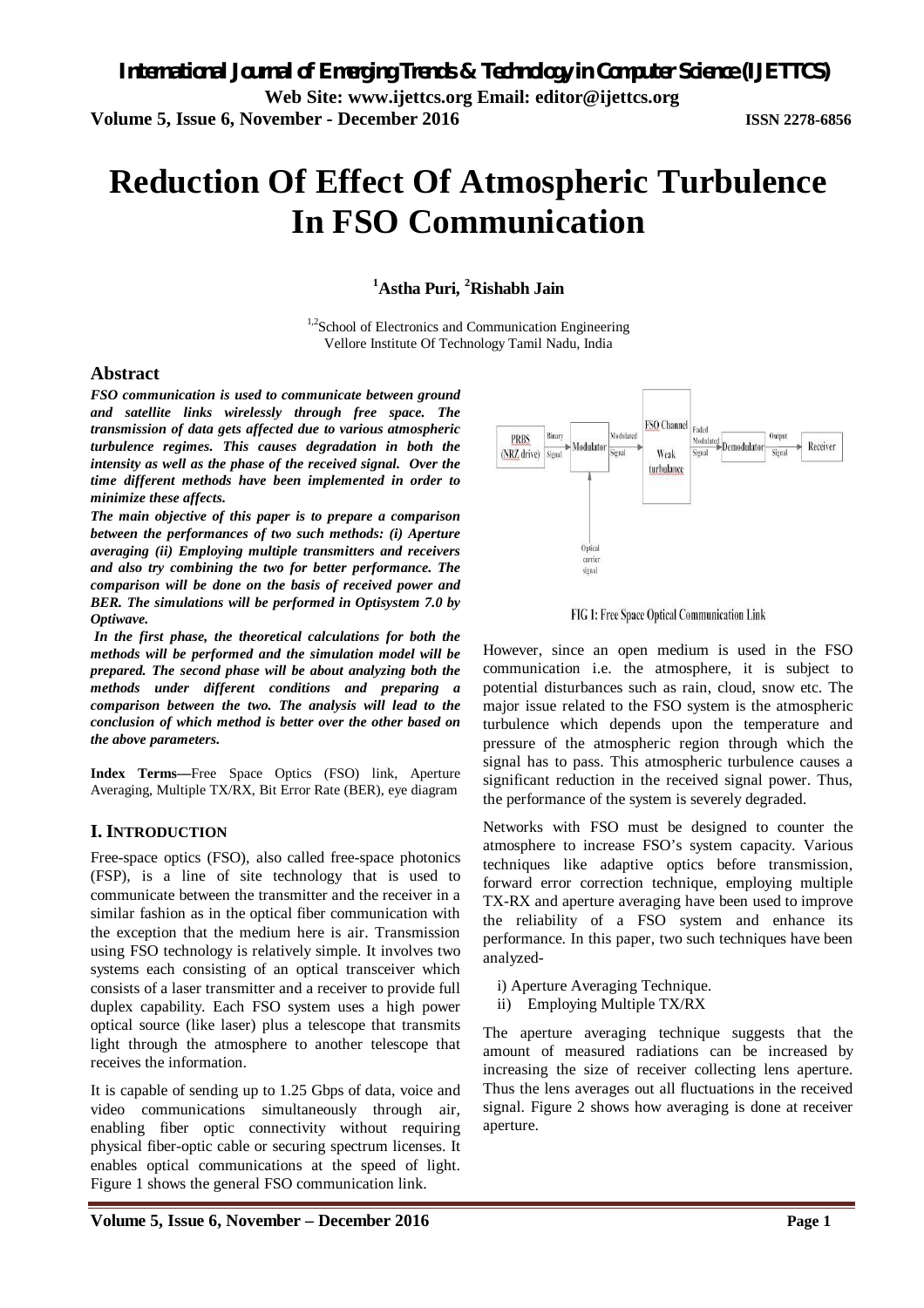**Volume 5, Issue 6, November - December 2016 ISSN 2278-6856**



**FIG 2:** Receiver aperture receiving radiations

In the latter technique, multiple laser beams are used with a FSO unit to analyze it performance. Multiple TX/RX i.e. multiple laser beams within a FSO based unit are employed to analyze its communication link performances. Therefore, it will be useful to know how much error the different combinations can tolerate before the BER is significantly increased based on the received power and the number of transmitters and receivers used. Both the methods are studied and compared in terms of received power and BER.

# **II.THEORY**

The FSO link performance is determined by considering several parameters including

geometrical loss, system loss, channel loss received power and BER. We focus on two parameters to evaluate the FSO link performances which are the received power and BER.

Theoretically, the basic communication principle stated that received power must be less

than transmitted power, i.e.

So,  
\n
$$
P_R \le P_T
$$
\nSo,  
\n
$$
P_R = P_T - Total Losses
$$

Where  $P_R$  (dBm) is the received power,  $P_T$  (dBm) is the transmitted power. Total losses in a FSO communication system, covers all the losses caused by the atmospheric factors. In our simulation, we have included atmospheric losses. *LATM* (dB) which can be calculated as :

$$
L_{ATM} = e^{-\sigma l}
$$

Where  $\ell$  (km) is the transmittance range of the laser and  $\sigma$ is the typical attenuation

coefficients

geometrical losses , *LGEO* (dB) which can be calculated as

$$
L_{GEO} = -10\log_{10}\frac{4A_{Rtotal}}{\pi(l\theta)^2}
$$

where  $\ell$  (km) is the distance of the optical path where the laser beams travel and  $\theta$  (mrad) is the divergence angle

by Optiwave. Figure 3 shows the layout model for 2TX

and 2RX combination**.** A general FSO system consists of an optical transmitter, a FSO channel and the optical receiver. The frequency of the TX is set to be 353 THz or 850 nm in wavelength and the power is 10 dBm. The bit rate used in this setup is 1 Gbps. The actual transmitted power for a single TX of the is 7.348 dBm. The drop in the TX power is due to the extinction ratio of the TX, which is set to 10 dB. The output of the TX is connected to the fork which is a component used to duplicate the number of output ports so that each of the signals coming out from the fork's output has the same value with the input coming to the fork. The fork connected to the TX will produce a multiple optical signals from one source. The multiple Optical signals are then sent to the FSO channel which is the reproduction of the free space channel. It is a subsystem of two telescopes with the FSO channel between them. The aperture diameters of the TX and RX are initially set to 2.5 cm and 8 cm respectively. The beam divergence is set to 2 mrad and the length of the channel is set to 1 km. The theoretical model gives the relation between the TX power and the RX power in the FSO channel. Hence, the work will involve the modification of the single TX and single RX layout design and the receiver aperture diameter in each case to enable the simulation of the aperture averaging with multiple TX/RX technique.

The equipments used in the FSO communication process also need to be accounted for losses. Since there are two FSO terminals involved, the transmitter and receiver, loss procured due to each is set to 1.8 dB. Hence, the system loss is set to be 3.6 dB for the two FSO terminals. The

which is the angle of the cone of light emitted from the transmitter. Meanwhile,  $A_{Rtotal}$  (m<sup>2</sup>) is the total area of the receiver apertures on a single FSO unit.

and system loss, *LSYS* (dB). Therefore, the new equation for FSO received power is:

$$
P_R = P_{Tcomb} - L_{ATM} - L_{GEO} - L_{SYS}
$$

Since the work involved the usage of multiple TX/RX architecture, the total

transmitted power denoted by *PTcomb* (dBm) from each of the transmitters has been taken

into consideration. The total transmitted power can be obtained by:

$$
P_{Tcomb}=P_T+10\log_{10}(N_T)
$$

Where *NT* is the number of transmitter lenses on a single FSO unit.

Aperture Averaging with Multiple TX/RX system modeling is done for multiple Tx-Rx using Optisystem 7

# **III.SYSTEM MODELLING**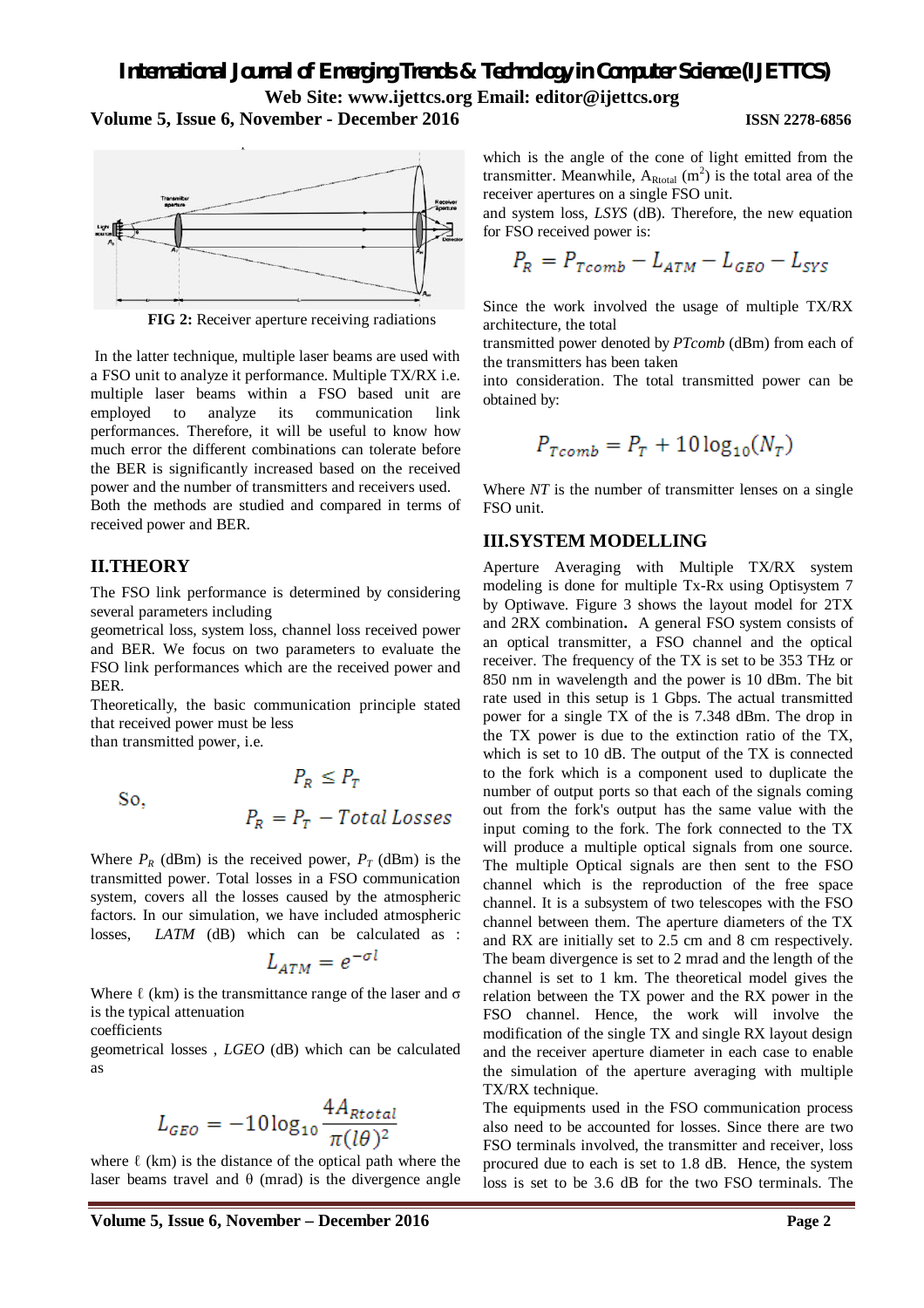# **Volume 5, Issue 6, November - December 2016 ISSN 2278-6856**

attenuation in the free space optical channel is set to be 0.50 dB/km. All the multiple signals coming out from the FSO channel are then combined using the power combiner before being received by the RX. The sensitivity of the RX is set to be -45 dBm. The two visualizer used in the simulation is the optical power meter and the BER **Table 1:** Theoretical received power for multiple TX-RX

analyzer. The first power meter is used to measure the transmit power signal coming out from the TX output port and the second power meter is used to calculate and display the average received power at the RX. As for the BER analyzer, it will automatically calculate the BER value and display the eye diagram of the designed system.



FIG 3 : TX-RX FSO link simulation lavout

# **IV.RESULTS AND ANALYSIS**

The analysis was done for various combinations of TX and RX with different receiver aperture diameters. The multiple output optical signals were measured and analyzed and the performance of the systems were compared in terms of received power and BER by fixing the parameter values of FSO channel, optical TX and optical RX. The analysis was done in two steps:

#### **A. The Theoretical approach**

Table 1 shows the results obtained after performing theoretical calculations for the evaluation of the received power using the equations discussed in section 2. The calculations were performed for 1TX-1RX, 2TX-RX, 3TX-RX and 4TX-RX with receiver aperture diameters 8 cm and 15 cm respectively.

As the number of TX/RX are increased, the received power increases accordingly. The 4x4 combination of TX and RX gives the highest value of received power. Now if we increase the receiver aperture diameter and change it to 15 cm, the received power further increases for the same no of TX-RX. It is predicted that these combinations will still give the highest received power value when measured using the experimental setup. Transmitted power,  $P_t = 7.348$  dBm

| <b>able 1.</b> Incording received power for inditiple $1\Delta$ -N |                                                   |
|--------------------------------------------------------------------|---------------------------------------------------|
| No of TX-RX                                                        | Received Power(dBm)<br>Aperture diameter $= 8$ cm |
| 1 TX- 1 RX                                                         | $-24.8165$                                        |
| 2 TX-2 RX                                                          | $-21.8065$                                        |
| 3 TX-3 RX                                                          | $-20.045$                                         |
| 4 TX-4 RX                                                          | $-18.796$                                         |
| 1 TX-1 RX                                                          | $A$ perture diameter= $15$ cm<br>$-19.356$        |
| 2 TX-2 RX                                                          | $-16.346$                                         |
| 3 TX-3 RX                                                          | $-14.5855$                                        |
| 4 TX-4RX                                                           | $-13.3365$                                        |
|                                                                    |                                                   |

### **B. The Simulations**

The received power(dBm) for each case are tabulated by changing the layout as per the requirement and simulating the project. Table 2 shows the tabulated results. Prior to the BER performance analysis, the average received power of the simulation setup for each of the TX/RX combinations are compared with the theoretical received power. From this comparison we ensure that the simulation is providing us with an appropriate result. The difference of the power values between the respective theoretical result and simulated result is maximum 0.33%. This means that the components setup and connections are accurate and the system is ready to undergo the BER performance analysis.

By analyzing the eye diagram in the BER analyzer, the system performances can be measured and evaluated. Figure 4 shows the eye diagram for the 1TX/1RX, 2TX/2RX, 3TX/3RX and 4TX/4RX combinations with receiver aperture diameter 8 cm. Figure 5 shows the eye diagram for the 1TX/1RX, 2TX/2RX, 3TX/3RX and 4TX/4RX combinations with receiver aperture diameter 15 cm. The increment in the number of TX and RX reduces jitters in the signal and increases the size of the eye opening. The significance of a wider eye opening is that it will reduce the potential occurrence for data errors, so the wider the eye opening, the better the system performance.

Transmitted power,  $P_1 = 7.348$  dBm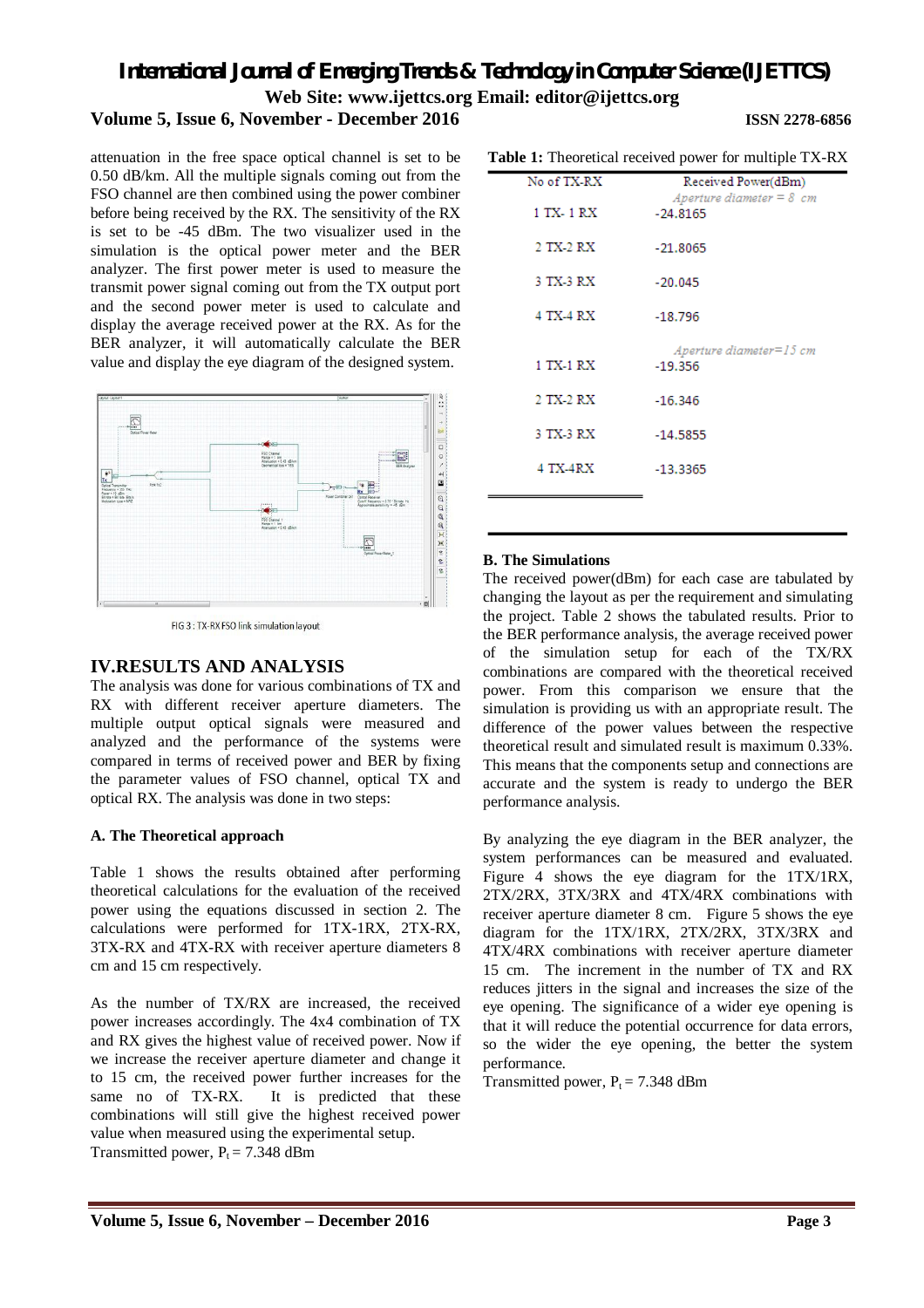# *International Journal of Emerging Trends & Technology in Computer Science (IJETTCS)* **Web Site: www.ijettcs.org Email: editor@ijettcs.org Volume 5, Issue 6, November - December 2016**

| No of TX-RX<br>1 TX- 1 RX | Received Power(dBm)<br>Aperture diameter $= 8$ cm<br>$-24.819$ |
|---------------------------|----------------------------------------------------------------|
| 2 TX-2 RX                 | $-21.739$                                                      |
| 3 TX-3 RX                 | $-19.978$                                                      |
| 4 TX-4 RX                 | $-18.798$                                                      |
| 1 TX-1 RX                 | $A$ perture diameter=15 cm<br>$-19.359$                        |
| 2 TX-2 RX                 | $-16.278$                                                      |
| 3 TX-3 RX                 | $-14.518$                                                      |
| <b>4 TX-4RX</b>           | $-13.338$                                                      |
|                           |                                                                |

**Table 2 :** Simulated received power for multiple TX-RX

In the BER analysis, the relationship between the average received power and BER is considered. The objective is to obtain minimum BER via simulation with various combinations of TX and RX. Theoretically, the received

power will increase with the added number of TXs and RXs. With such addition, the BER for the system decreases due to the spatial diversity effect which has increased the total received power. A single TX and RX has the highest BER of 10-9, which means that there is 1 error bit for every 1Gbit of received data. The BER continues to decrease as the number of TX and RX increase. The lowest BER recorded is for 4TX/4RX combination which is 10-107. The low BER will enable the system to go a further distance i.e. more than 1 km, as long as the received power is above the receiver threshold.



FIG 4 : BER Diagrams for receiver aperture = 8 cm



FIG  $5$ : BER Diagrams for receiver aperture = 15 cm

# **V.CONCLUSIONS**

The aim of this work was to compare the performance of two turbulence reduction schemes implemented in FSO communication and also observe the combined effect of both of these. The simulation results are in sync with the theoretical calculations. Analysis of system performance is based on two parameters which are the received power and the BER.

From the theoretical and simulation modeling, it is seen that doubling the receiver aperture diameter as compared to the doubling the no of TX-RX provides a steep increase in the received power at the RX . Also the rise in Q-factor and the fall in BER is exponential when receiver aperture diameter is doubled.

So it is right to say that aperture averaging is a much more efficient method of reducing atmospheric turbulence as compared to employing multiple TX-RX. But there is a limit up to which we can increase the aperture diameter. So in practical cases it is advisable to combine both these techniques to obtain the desired results. This analysis will help in designing longer FSO

links over large distances and enhance the usage of this technology in the future prospects.

# **VI.ACKNOWLEDGMENT**

We would take this opportunity to thank VIT University, Vellore. We also thank Prof. Sivacoumar for giving us a platform to perform this research, for their precious assistance and valuable guidance. Finally we would like to thank our friends and colleagues for their continuous support.